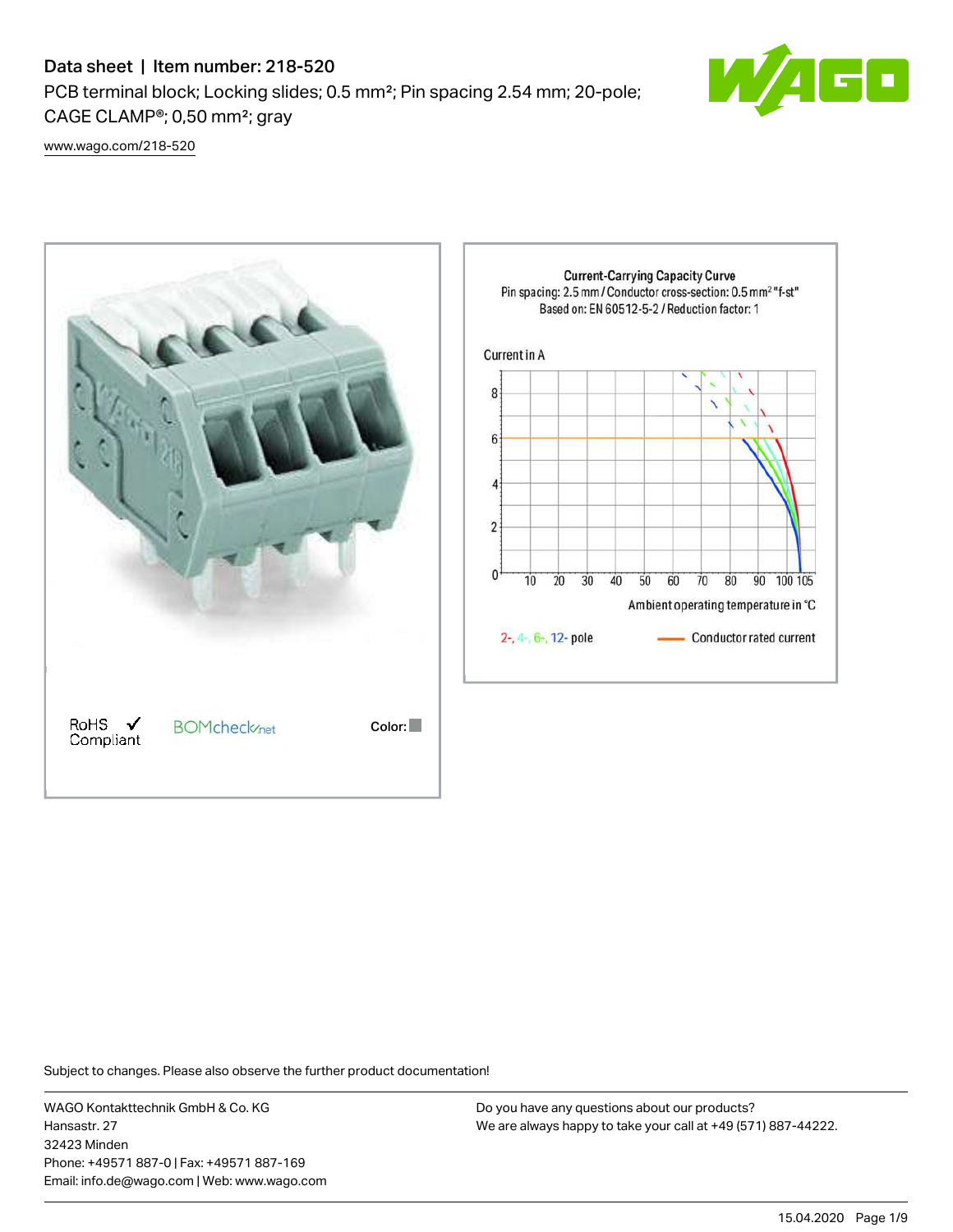



## Item description

- $\blacksquare$ Terminal strips are just 8.1 mm tall and feature an innovative, locking slide-actuated CAGE CLAMP®
- $\blacksquare$ Several clamping units can be held open simultaneously
- $\blacksquare$ Easily terminate stranded conductors in

tight spaces (e.g., bus connectors)

## Data

#### Electrical data

#### Ratings per IEC/EN 60664-1

| Ratings per                     | IEC/EN 60664-1 |
|---------------------------------|----------------|
| Rated voltage (III / 3)         | 80 V           |
| Rated impulse voltage (III / 3) | $2.5$ kV       |
| Rated voltage (III / 2)         | 160 V          |
| Rated impulse voltage (III / 2) | $2.5$ kV       |

Subject to changes. Please also observe the further product documentation!

WAGO Kontakttechnik GmbH & Co. KG Hansastr. 27 32423 Minden Phone: +49571 887-0 | Fax: +49571 887-169 Email: info.de@wago.com | Web: www.wago.com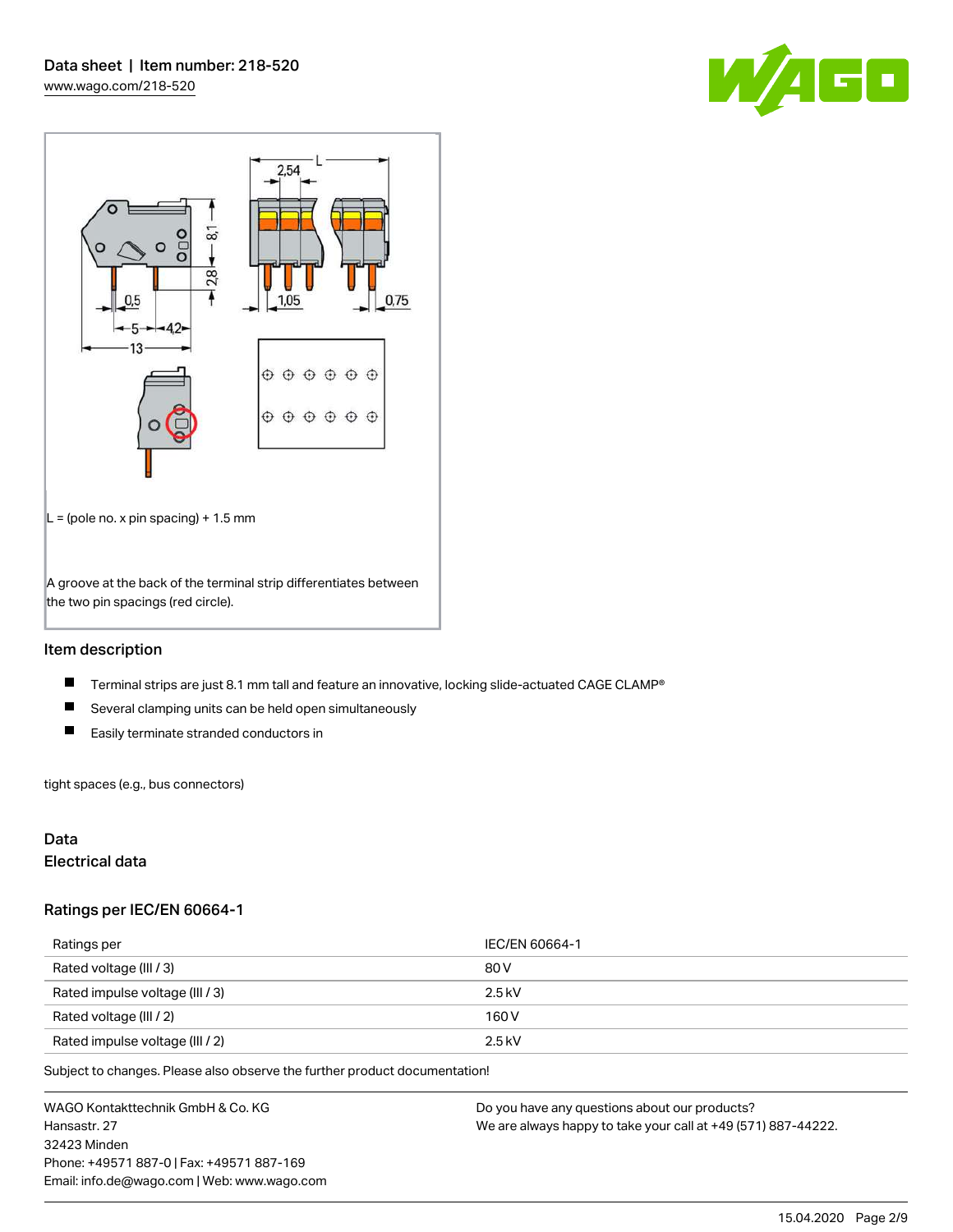[www.wago.com/218-520](http://www.wago.com/218-520)



| Rated voltage (II / 2)         | 320 V                                                                 |
|--------------------------------|-----------------------------------------------------------------------|
| Rated impulse voltage (II / 2) | 2.5 kV                                                                |
| Rated current                  | 6 A                                                                   |
| Legend (ratings)               | $(III / 2)$ $\triangle$ Overvoltage category III / Pollution degree 2 |

## Approvals per UL 1059

| Rated voltage UL (Use Group B) | 150 V   |
|--------------------------------|---------|
| Rated current UL (Use Group B) |         |
| Approvals per                  | UL 1059 |

## Approvals per CSA

| Rated voltage CSA (Use Group B) | 150 V |
|---------------------------------|-------|
| Rated current CSA (Use Group B) | 4Α    |

### Connection data

| Connection technology                                       | CAGE CLAMP®                                                              |
|-------------------------------------------------------------|--------------------------------------------------------------------------|
| Actuation type                                              | Slider                                                                   |
| Solid conductor                                             | $0.080.5$ mm <sup>2</sup> / 28  20 AWG                                   |
| Fine-stranded conductor                                     | $0.080.5$ mm <sup>2</sup> / 28  20 AWG                                   |
| Fine-stranded conductor with ferrule with plastic collar    | $0.25$ mm <sup>2</sup>                                                   |
| Fine-stranded conductor with ferrule without plastic collar | $0.25$ mm <sup>2</sup>                                                   |
| Strip length                                                | $56$ mm $/ 0.20.24$ inch                                                 |
| Conductor entry angle to the PCB                            | $40^{\circ}$                                                             |
| No. of poles                                                | 20                                                                       |
| Total number of connection points                           | 20                                                                       |
| Total number of potentials                                  | 20                                                                       |
| Number of connection types                                  | 1                                                                        |
| Number of levels                                            | 1                                                                        |
| Note (conductor cross-section)                              | Terminating 0.75 mm <sup>2</sup> /18 AWG conductors is possible; however |
|                                                             | insulation diameter allows only every other clamping unit to be          |
|                                                             | terminated with this conductor size.                                     |

#### Geometrical Data

| Pin spacing | 2,54 mm / 0.1 inch   |
|-------------|----------------------|
| Width       | 52,3 mm / 2.059 inch |
| Height      | 10,9 mm / 0.429 inch |

Subject to changes. Please also observe the further product documentation!

| WAGO Kontakttechnik GmbH & Co. KG           | Do you have any questions about our products?                 |
|---------------------------------------------|---------------------------------------------------------------|
| Hansastr. 27                                | We are always happy to take your call at +49 (571) 887-44222. |
| 32423 Minden                                |                                                               |
| Phone: +49571 887-01 Fax: +49571 887-169    |                                                               |
| Email: info.de@wago.com   Web: www.wago.com |                                                               |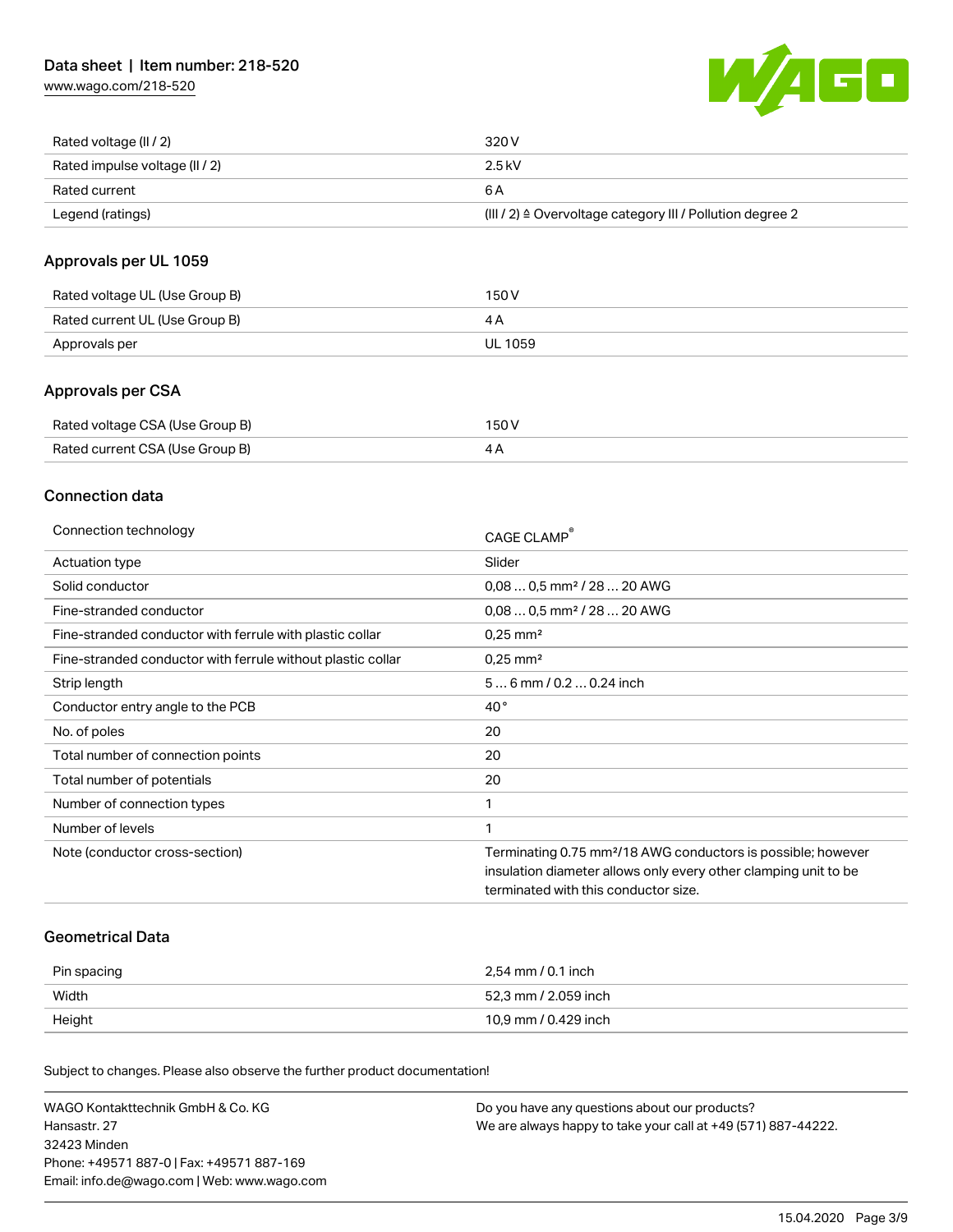# Data sheet | Item number: 218-520

[www.wago.com/218-520](http://www.wago.com/218-520)



| Height from the surface           | 8,1 mm / 0.319 inch        |
|-----------------------------------|----------------------------|
| Depth                             | 13 mm / 0.512 inch         |
| Solder pin length                 | $2.8 \,\mathrm{mm}$        |
| Solder pin dimensions             | $0.5 \times 0.75$ mm       |
| Drilled hole diameter (tolerance) | $1.1$ <sup>(+0,1)</sup> mm |

# PCB contact

| PCB contact                         | тнт                                      |
|-------------------------------------|------------------------------------------|
| Solder pin arrangement              | over the entire terminal strip (in-line) |
| Number of solder pins per potential |                                          |

#### Material Data

| Color                       | gray                                  |
|-----------------------------|---------------------------------------|
| Material group              |                                       |
| Insulating material         | Polyamide 66 (PA 66)                  |
| Flammability class per UL94 | V <sub>0</sub>                        |
| Clamping spring material    | Chrome nickel spring steel (CrNi)     |
| Contact material            | Electrolytic copper $(E_{\text{Cu}})$ |
| Contact plating             | tin-plated                            |
| Fire load                   | $0.083$ MJ                            |
| Weight                      | 6.5 <sub>g</sub>                      |

## Environmental Requirements

| Limit temperature range | +105 $^{\circ}$ C |
|-------------------------|-------------------|
|                         | -60               |
| .                       |                   |

## Commercial data

| Product Group      | 4 (Printed Circuit) |
|--------------------|---------------------|
| Packaging type     | <b>BOX</b>          |
| Country of origin  | PL                  |
| <b>GTIN</b>        | 4044918878739       |
| Customs Tariff No. | 85369010000         |

# Approvals / Certificates

#### Country specific Approvals

Phone: +49571 887-0 | Fax: +49571 887-169 Email: info.de@wago.com | Web: www.wago.com

| Logo                              | Approval                                                                   | Additional Approval Text                                      | Certificate<br>name |
|-----------------------------------|----------------------------------------------------------------------------|---------------------------------------------------------------|---------------------|
|                                   | Subject to changes. Please also observe the further product documentation! |                                                               |                     |
| WAGO Kontakttechnik GmbH & Co. KG |                                                                            | Do you have any questions about our products?                 |                     |
| Hansastr, 27                      |                                                                            | We are always happy to take your call at +49 (571) 887-44222. |                     |
| 32423 Minden                      |                                                                            |                                                               |                     |

15.04.2020 Page 4/9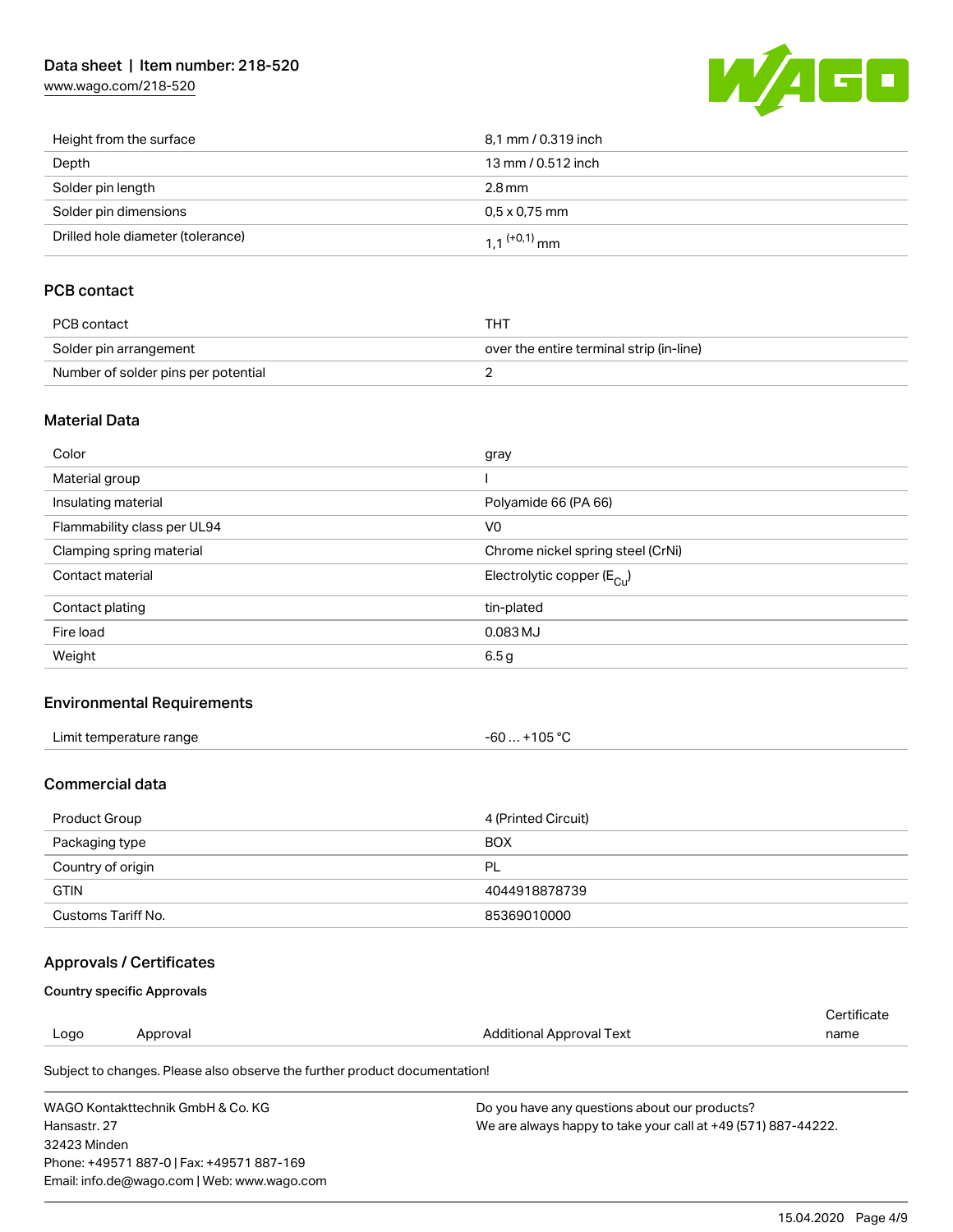

|                     | <b>CCA</b><br>DEKRA Certification B.V.  | EN 60947                        | NTR NL-<br>7076     |
|---------------------|-----------------------------------------|---------------------------------|---------------------|
|                     | <b>CCA</b><br>DEKRA Certification B.V.  | EN 60947-7-4                    | NTR NL-<br>7267     |
|                     | <b>CSA</b><br>DEKRA Certification B.V.  | C22.2 No. 158                   | 1565656             |
| KEMA                | <b>ENEC</b><br>DEKRA Certification B.V. | EN 60947                        | 2160584.01          |
| <b>UL-Approvals</b> |                                         |                                 |                     |
| Logo                | Approval                                | <b>Additional Approval Text</b> | Certificate<br>name |

| Logo                               | Approval                            | <b>Additional Approval Text</b> | name                |
|------------------------------------|-------------------------------------|---------------------------------|---------------------|
| J<br>$\overline{\phantom{a}}$<br>ı | UL<br>UL International Germany GmbH | <b>UL 1059</b>                  | 20190630-<br>E45172 |

## Counterpart

## Compatible products

#### Marking accessories

|                                   | Item no.: 210-331/254-202<br>Marking strips; as a DIN A4 sheet; MARKED; 1-16 (400x); Height of marker strip: 2.3 mm/0.091 in; Strip<br>length 182 mm; Horizontal marking; Self-adhesive; white  |                                                               | www.wago.com/210-331<br>/254-202 |  |
|-----------------------------------|-------------------------------------------------------------------------------------------------------------------------------------------------------------------------------------------------|---------------------------------------------------------------|----------------------------------|--|
|                                   | Item no.: 210-331/254-204<br>Marking strips; as a DIN A4 sheet; MARKED; 17-32 (400x); Height of marker strip: 2.3 mm/0.091 in; Strip<br>length 182 mm; Horizontal marking; Self-adhesive; white |                                                               | www.wago.com/210-331<br>/254-204 |  |
|                                   | Item no.: 210-331/254-206<br>Marking strips; as a DIN A4 sheet; MARKED; 33-48 (400x); Height of marker strip: 2.3 mm/0.091 in; Strip<br>length 182 mm; Horizontal marking; Self-adhesive; white |                                                               | www.wago.com/210-331<br>/254-206 |  |
|                                   | Subject to changes. Please also observe the further product documentation!                                                                                                                      |                                                               |                                  |  |
| WAGO Kontakttechnik GmbH & Co. KG |                                                                                                                                                                                                 | Do you have any questions about our products?                 |                                  |  |
| Hansastr, 27                      |                                                                                                                                                                                                 | We are always happy to take your call at +49 (571) 887-44222. |                                  |  |
| 32423 Minden                      |                                                                                                                                                                                                 |                                                               |                                  |  |
|                                   | Phone: +49571 887-0   Fax: +49571 887-169                                                                                                                                                       |                                                               |                                  |  |

Email: info.de@wago.com | Web: www.wago.com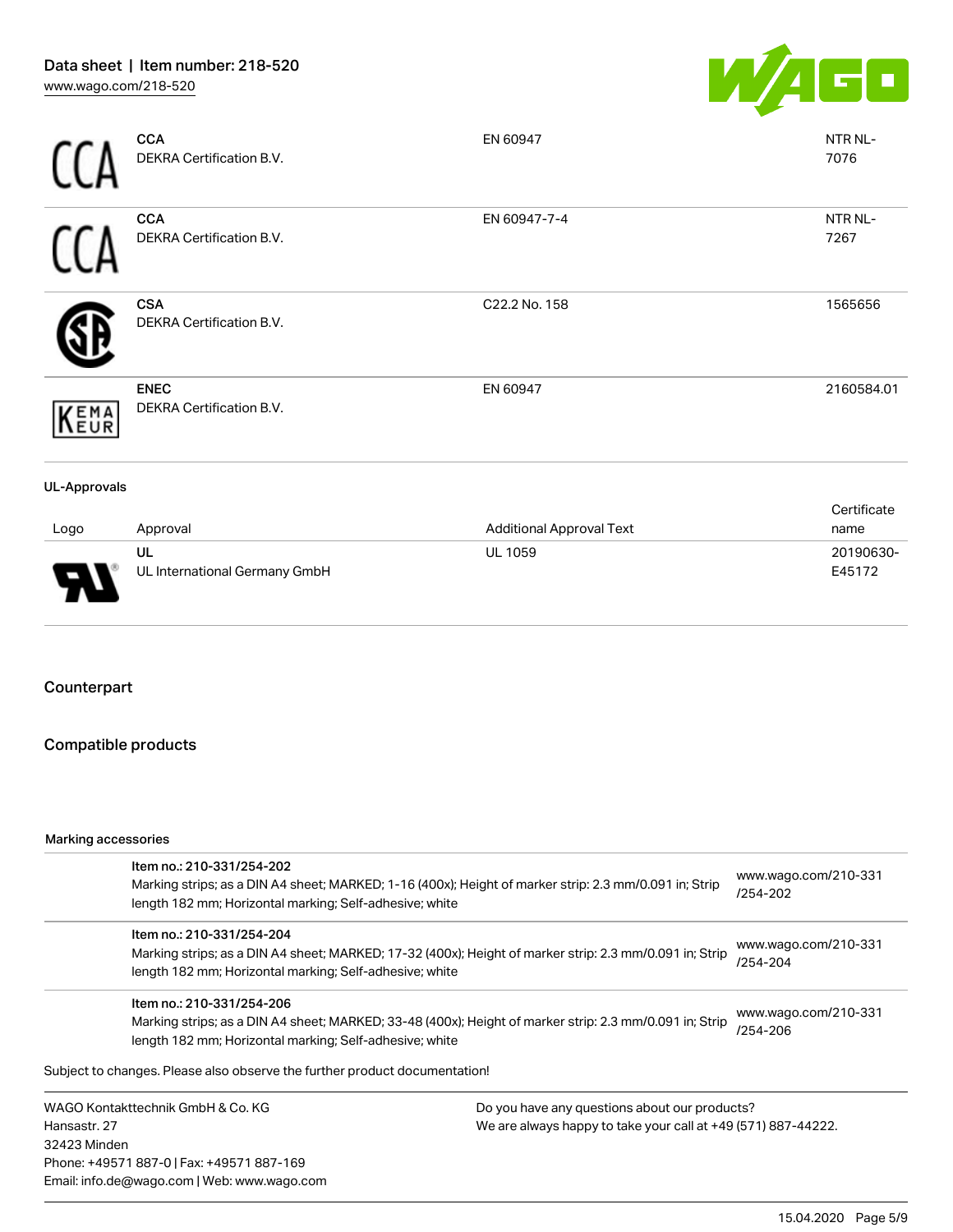

|                        | Item no.: 210-331/254-207<br>Marking strips; as a DIN A4 sheet; MARKED; 1-48 (100x); Height of marker strip: 2.3 mm/0.091 in; Strip |             |                      | www.wago.com/210-331 |
|------------------------|-------------------------------------------------------------------------------------------------------------------------------------|-------------|----------------------|----------------------|
|                        | length 182 mm; Horizontal marking; Self-adhesive; white                                                                             |             | /254-207             |                      |
| tools                  |                                                                                                                                     |             |                      |                      |
|                        | Item no.: 210-648                                                                                                                   |             |                      |                      |
|                        | Operating tool; Blade: 2.5 x 0.4 mm; with a partially insulated shaft; angled; short                                                |             |                      | www.wago.com/210-648 |
|                        | Item no.: 210-719                                                                                                                   |             |                      |                      |
|                        | Operating tool; Blade: 2.5 x 0.4 mm; with a partially insulated shaft                                                               |             |                      | www.wago.com/210-719 |
| ferrule                |                                                                                                                                     |             |                      |                      |
|                        | Item no.: 216-131                                                                                                                   |             |                      |                      |
|                        | Ferrule; Sleeve for 0.25 mm <sup>2</sup> / AWG 24; uninsulated; electro-tin plated                                                  |             | www.wago.com/216-131 |                      |
|                        | Item no.: 216-151                                                                                                                   |             |                      |                      |
|                        | Ferrule; Sleeve for 0.25 mm <sup>2</sup> / AWG 24; uninsulated; electro-tin plated                                                  |             | www.wago.com/216-151 |                      |
|                        | Item no.: 216-301                                                                                                                   |             |                      |                      |
|                        | Ferrule; Sleeve for 0.25 mm <sup>2</sup> / AWG 24; insulated; electro-tin plated; yellow                                            |             |                      | www.wago.com/216-301 |
|                        | Item no.: 216-321                                                                                                                   |             |                      |                      |
|                        | Ferrule; Sleeve for 0.25 mm <sup>2</sup> / AWG 24; insulated; electro-tin plated; yellow                                            |             |                      | www.wago.com/216-321 |
| check                  |                                                                                                                                     |             |                      |                      |
|                        | Item no.: 735-500                                                                                                                   |             |                      |                      |
|                        | Test pin; 1 mm Ø; with solder connection for test wire                                                                              |             | www.wago.com/735-500 |                      |
|                        |                                                                                                                                     |             |                      |                      |
| <b>Downloads</b>       |                                                                                                                                     |             |                      |                      |
| Documentation          |                                                                                                                                     |             |                      |                      |
|                        | <b>Additional Information</b>                                                                                                       |             |                      |                      |
|                        |                                                                                                                                     | Apr 3, 2019 | pdf                  | Download             |
| Technical explanations |                                                                                                                                     |             | 3.6 MB               |                      |

| 2D/3D Models 218-520      |     | Download |
|---------------------------|-----|----------|
| <b>CAE data</b>           |     |          |
| EPLAN Data Portal 218-520 | URL | Download |

#### PCB Design

Symbol and Footprint 218-520

Subject to changes. Please also observe the further product documentation!

WAGO Kontakttechnik GmbH & Co. KG Hansastr. 27 32423 Minden Phone: +49571 887-0 | Fax: +49571 887-169 Email: info.de@wago.com | Web: www.wago.com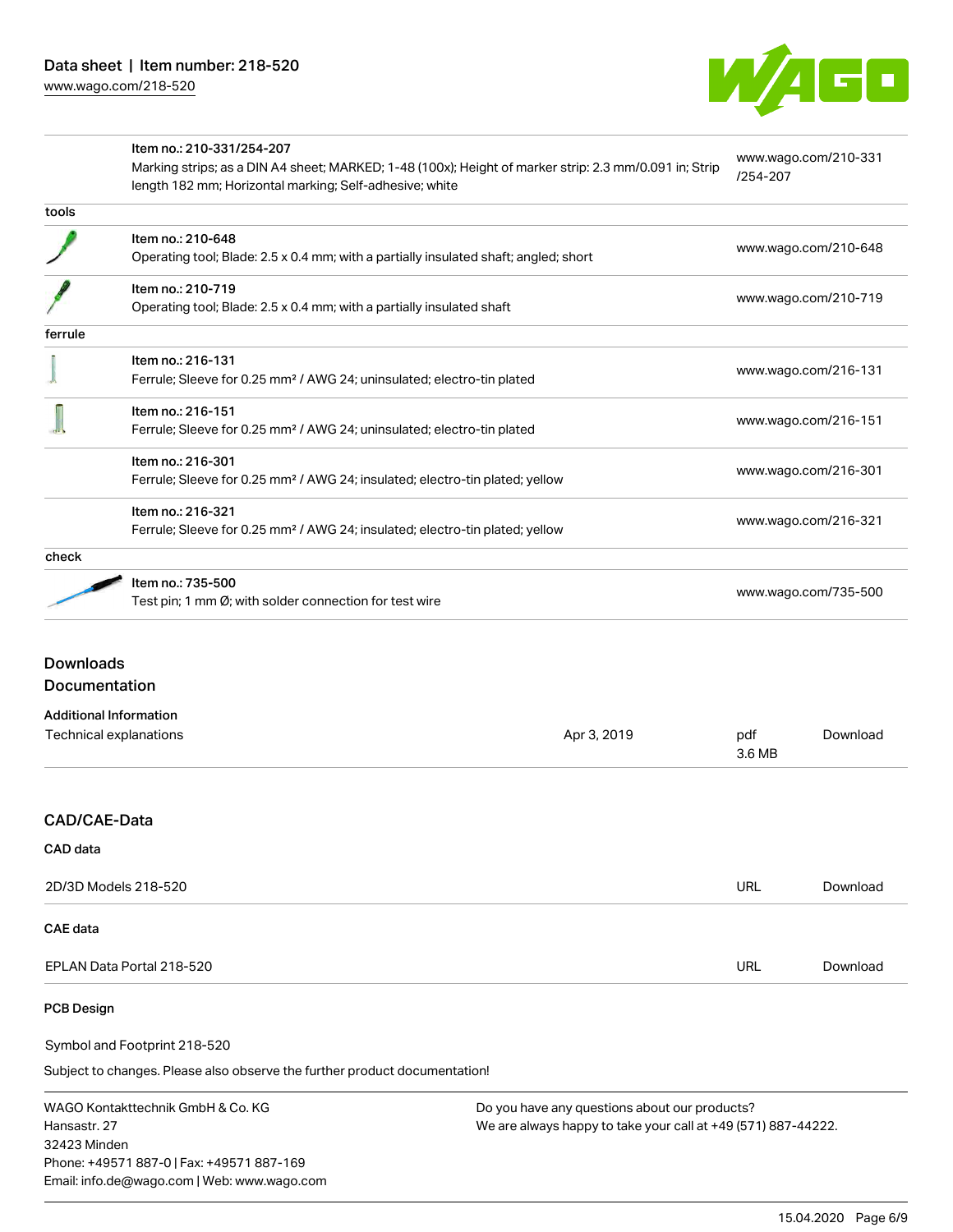$\mathbf{F}$ 

URL [Download](https://www.wago.com/de/d/UltraLibrarian_URLS_218-520)

CAx data for your PCB design, consisting of "schematic symbols and PCB footprints", allow easy integration of the WAGO component into your development environment.

#### Supported formats:

- Accel EDA 14 & 15  $\blacksquare$
- $\blacksquare$ Altium 6 to current version
- П Cadence Allegro
- $\blacksquare$ **DesignSpark**
- $\blacksquare$ Eagle Libraries
- $\blacksquare$ KiCad
- $\blacksquare$ Mentor Graphics BoardStation
- П Mentor Graphics Design Architect
- П Mentor Graphics Design Expedition 99 and 2000
- $\blacksquare$ OrCAD 9.X PCB and Capture
- $\blacksquare$ PADS PowerPCB 3, 3.5, 4.X, and 5.X
- $\blacksquare$ PADS PowerPCB and PowerLogic 3.0
- $\blacksquare$ PCAD 2000, 2001, 2002, 2004, and 2006
- $\blacksquare$ Pulsonix 8.5 or newer
- $\blacksquare$ **STL**
- $\blacksquare$ 3D STEP
- П TARGET 3001!
- $\blacksquare$ View Logic ViewDraw
- П Quadcept
- $\blacksquare$ Zuken CadStar 3 and 4
- $\blacksquare$ Zuken CR-5000 and CR-8000

PCB Component Libraries (EDA), PCB CAD Library Ultra Librarian

## Installation Notes

Conductor termination

Subject to changes. Please also observe the further product documentation!

WAGO Kontakttechnik GmbH & Co. KG Hansastr. 27 32423 Minden Phone: +49571 887-0 | Fax: +49571 887-169 Email: info.de@wago.com | Web: www.wago.com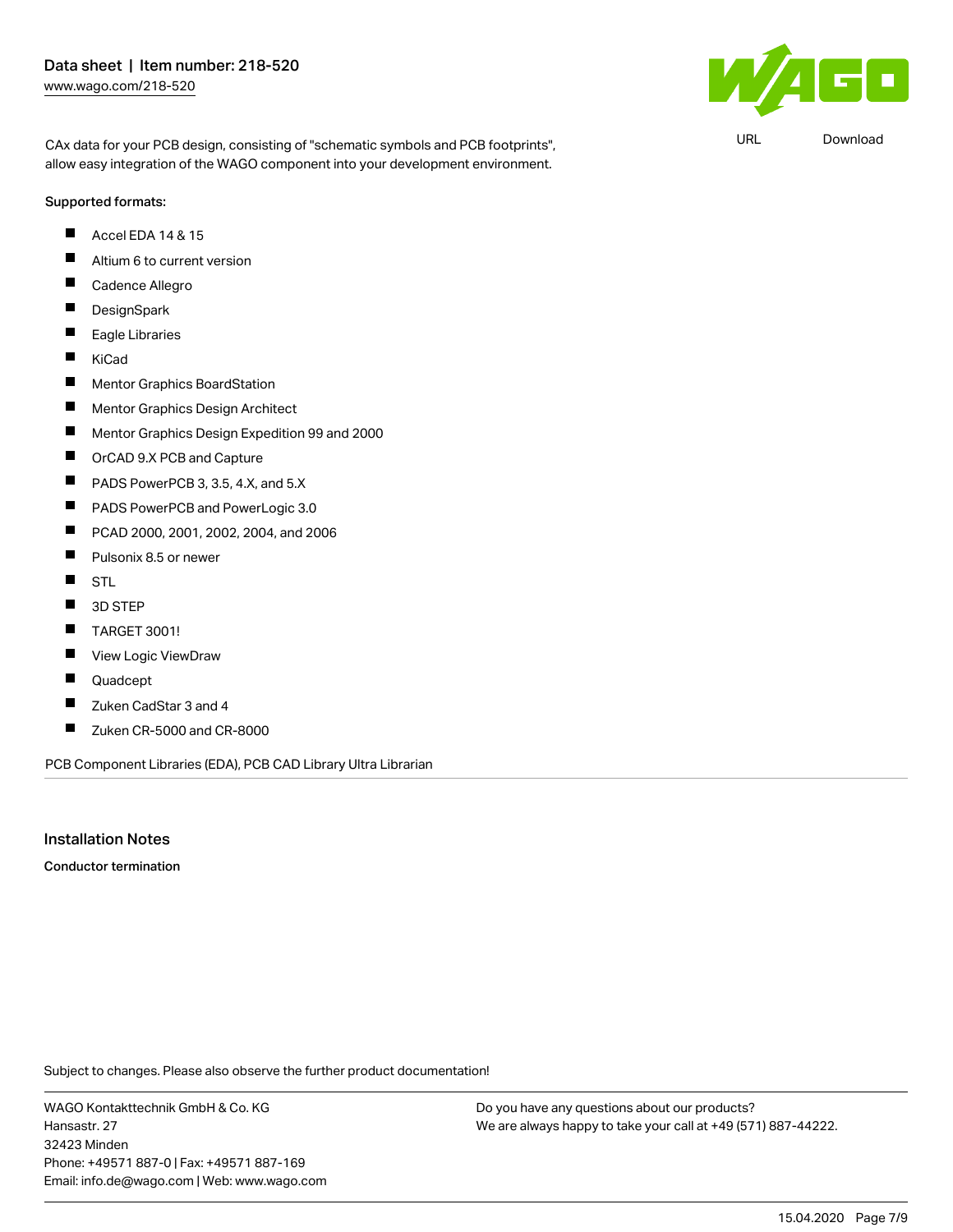# Data sheet | Item number: 218-520

[www.wago.com/218-520](http://www.wago.com/218-520)





Terminating stranded conductors in confined spaces requires a great deal of patience, unless you use the new 218 Series PCB Terminal Strips. The clamping units of these strips can be held open during termination process via integrated locking

Terminating 0.75 mm² (18 AWG) conductors is possible; however, insulation diameter allows only every other clamping unit to be terminated with this conductor size.



Conductor termination: To momentarily open the clamping unit, use screwdriver and then insert a stripped conductor. To open clamping unit for an extended period, move locking slide toward conductor entry hole. Then fully insert stripped conductor and move locking slide back to original position (also possible to perform with fingernail).



Incorrect – do not operate the locking slides from the back.

Marking

slide.

Subject to changes. Please also observe the further product documentation!

WAGO Kontakttechnik GmbH & Co. KG Hansastr. 27 32423 Minden Phone: +49571 887-0 | Fax: +49571 887-169 Email: info.de@wago.com | Web: www.wago.com